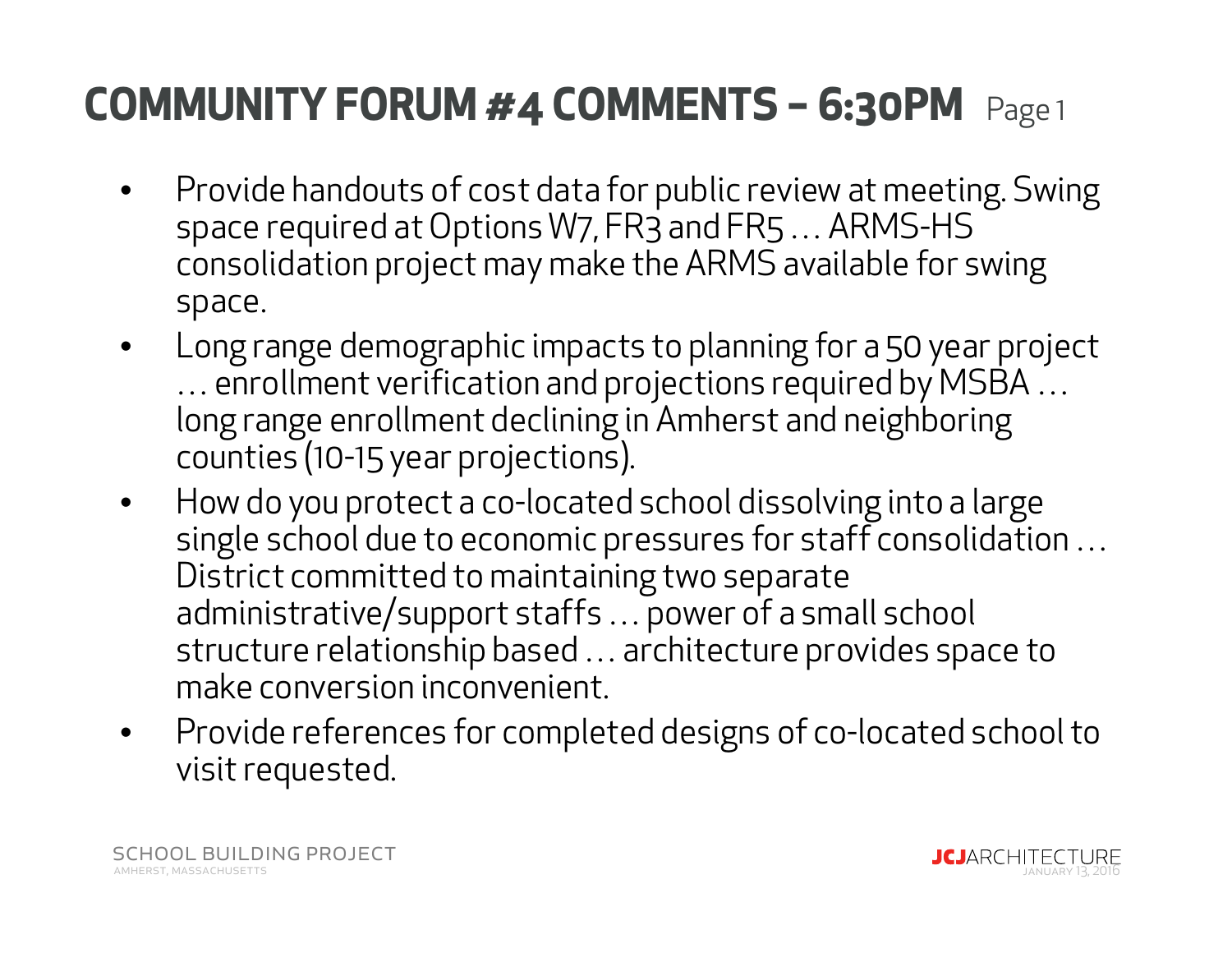- $\bullet$  Co-located schools … equity changes in larger schools … what are the outcomes for children of color? … and how do they change over time? … relationships are critical … the students believe the school is their school … extend ownership to staff while reinforcing collaboration ... individual schools maintain their own identity … autonomous, self-contained and unique … ability to develop staff cohort groups … provides equal access to facilities for all.
- $\bullet$  History of centralization and decentralization … "New Urbanism" … "high density" … proponent of neighborhood schools; this is not it … Town Meeting member who will vote against funding this project; however, will support funding to improve interior environment at FRES.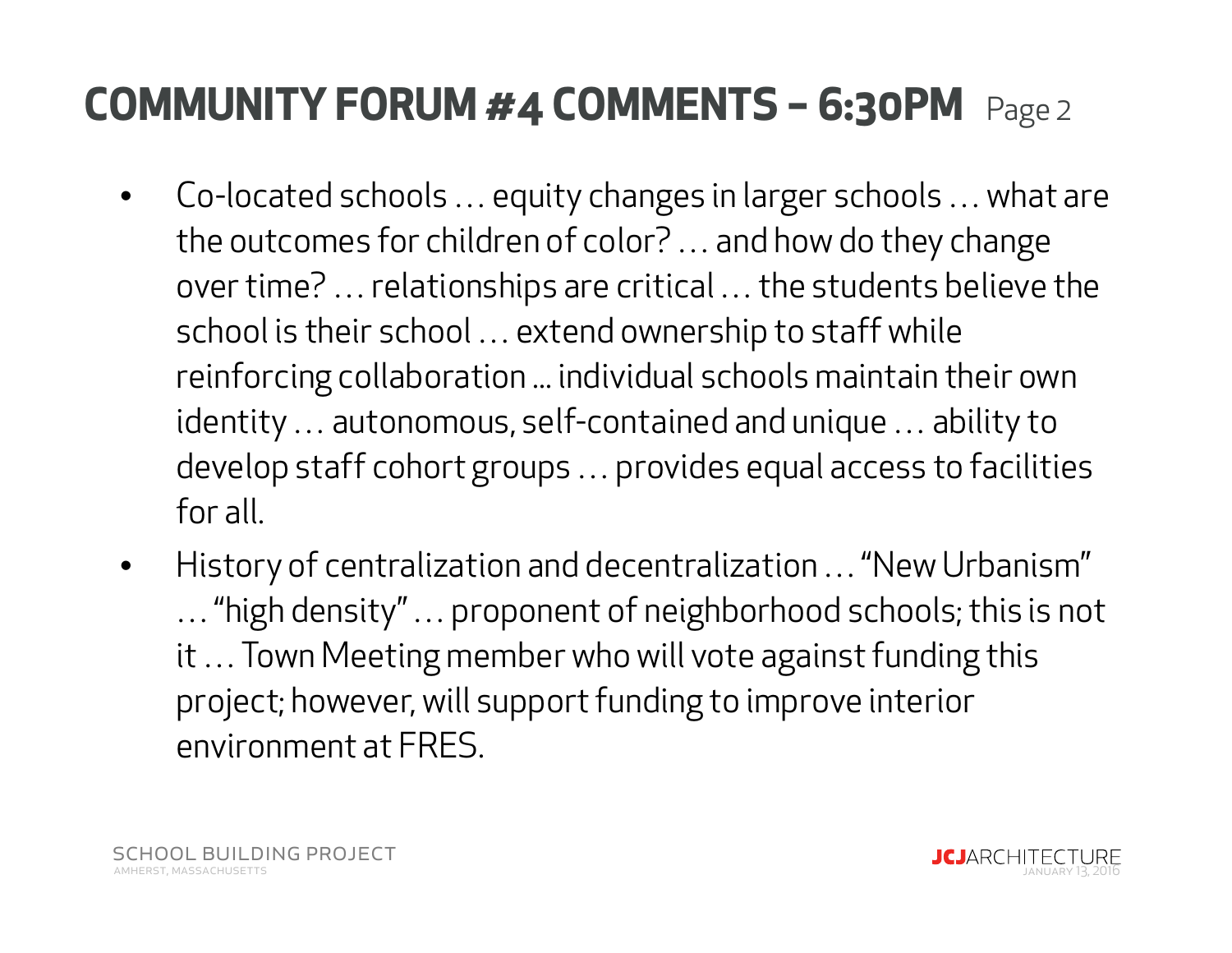- • Reconfiguration addresses all equity issues (PreK–1 and 2-6) for all students … provides equal access to all facilities and programs with minimal transitions for the students while addressing overcrowding at CFES creating space for expansion of ECLC programs to enhance outcomes … other options will require redistricting cycle every 4-5 years.
- $\bullet$  The only way to achieve equity … flexible districts; redistricting is not unsurmountable … equity is not equal … solution that delivers the best outcomes for the students in an equitable manner … proponent to maintain three neighborhood schools and finding the funding to develop all facilities equally … success of co-located schools (South Hadley failure) in question … co-located schools do not perform as small schools … reality matters … students will realize they are in a large school … saveamherstsmallschools.com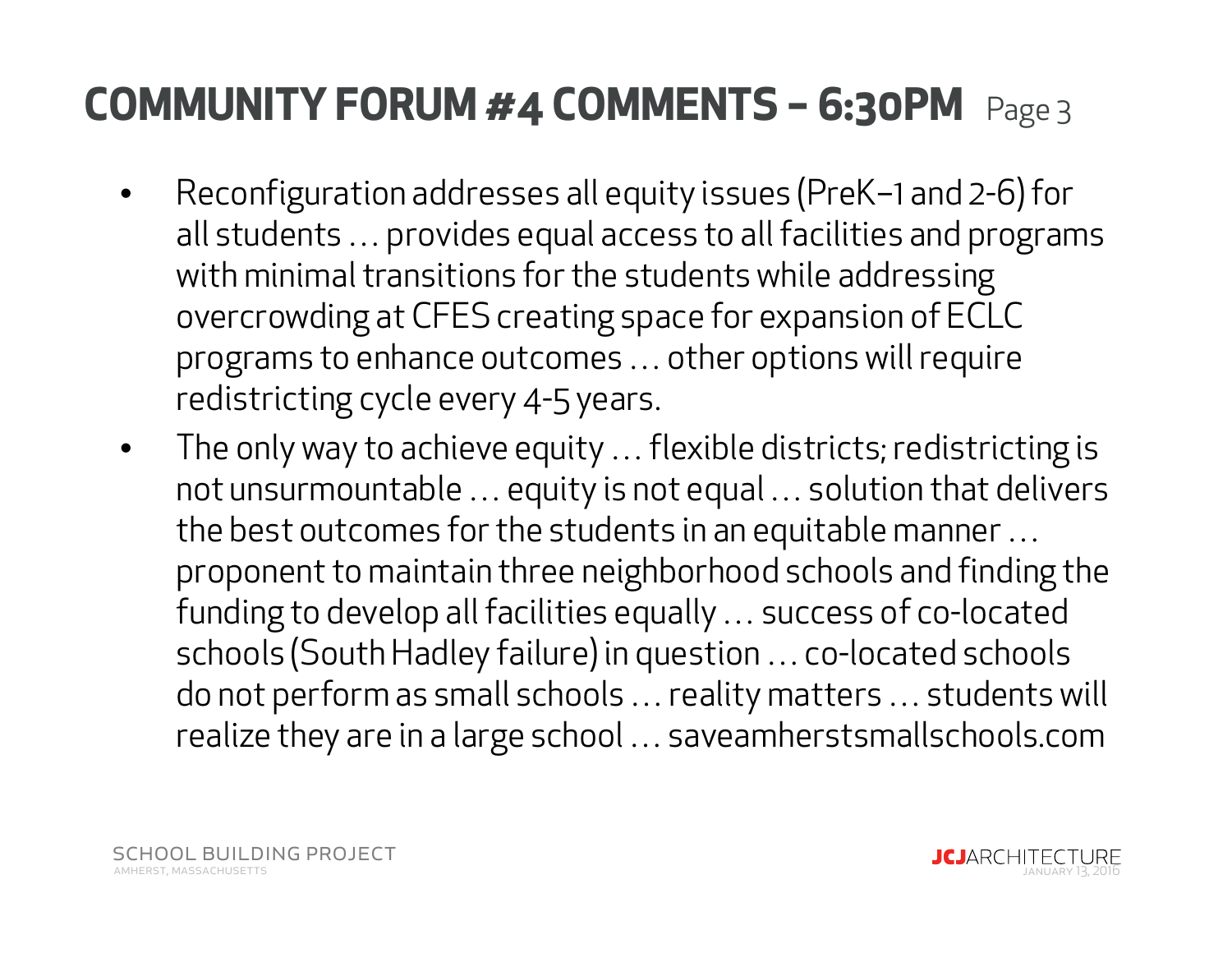- $\bullet$  Acton and Milton examples of co-located schools … intra-district choice available … families choose which elementary school to attend … leads to overcrowding.
- $\bullet$  Please don't put me in a bigger school … I want to go to school with my brother and sister.
- $\bullet$  Renovation of FRES with Town funds @ \$34.7M plus WES with MSBA funds @ \$17.4M … total cost less escalation @ \$52.1M.
- $\bullet$ District recommendation for co-located schools
- $\bullet$  The question of swing space ... does it eliminate design options? … multiple options under consideration … project costs put before Town Meeting will include swing space costs.
- $\bullet$  Renovation costs for less than a gut renovation solution missing … a compromise solution to allow FRES renovations …

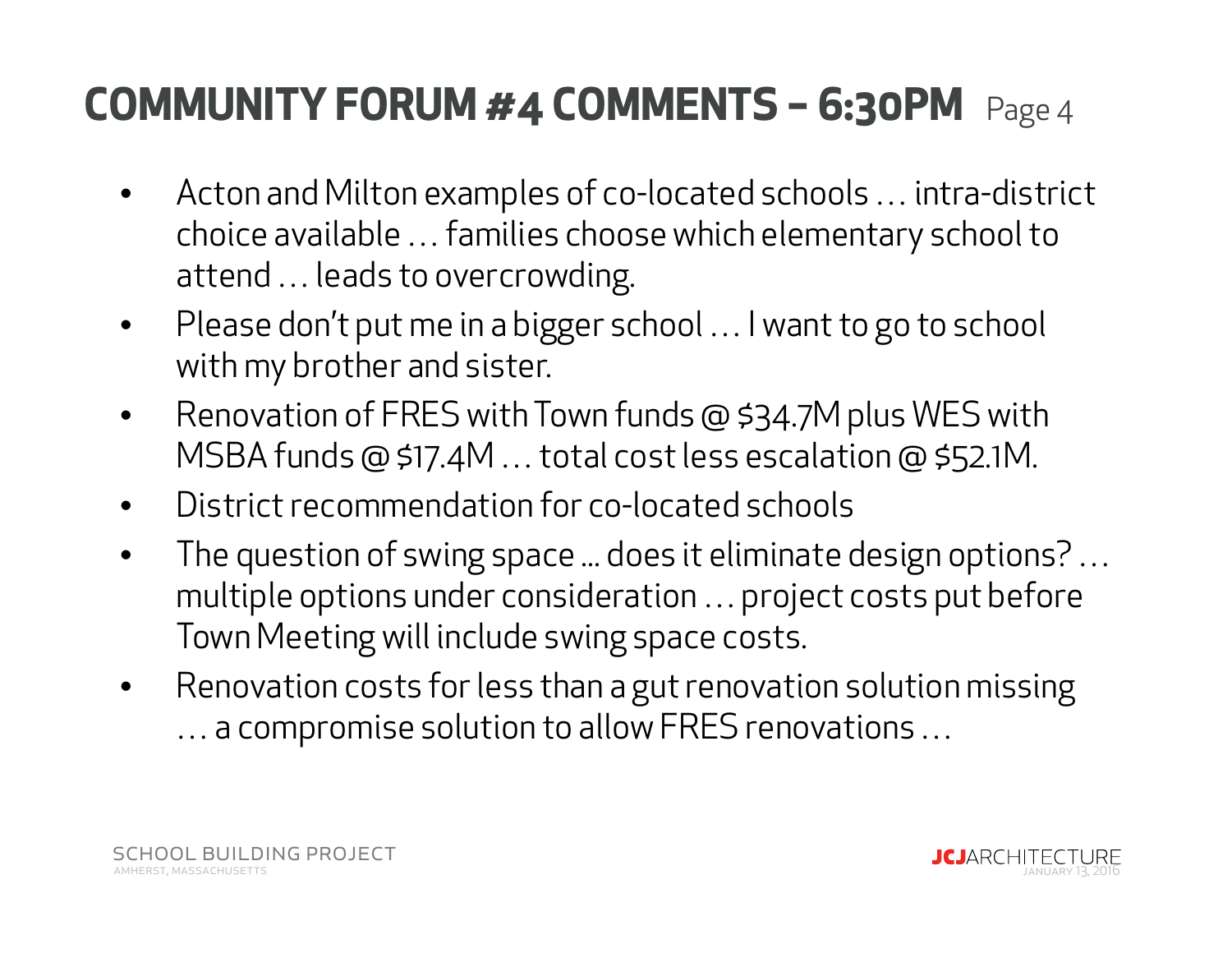- $\bullet$ Parent and community survey results support K-6 model.
- $\bullet$  Equity can be measured many ways … research shows that small communities really matter for students of color and disadvantage economic … access to resources and opportunities … small schools reduce the achievement gaps between academic achievement and behavior … fewer parent and student involvement in after school activities/programs … many ways to create the support.
- $\bullet$  Flexible districting to allow siblings to attend common schools … vehicular access and playscape space challenges for large school at WES site … congested site … Finance Committee position all four capital projects are of equal importance and value to the community; disagree that schools should be top priority … FRES should be renovated … combine MSBA funding with local finances for FRES … addresses community desire for smaller schools.

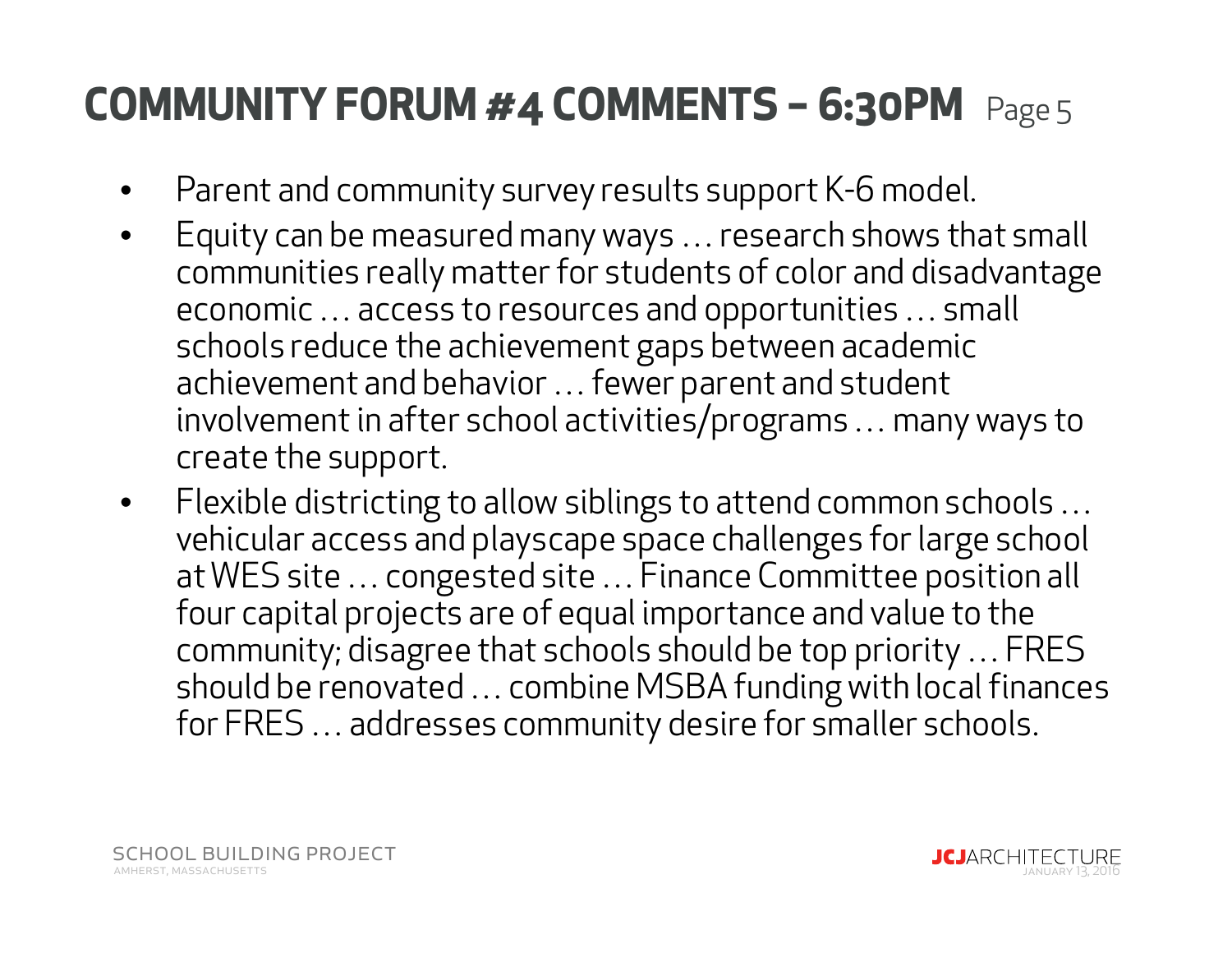- $\bullet$ Placement influences student experience.
- $\bullet$  Current enrollment includes > 50% elementary students of color, 18% at ELL … diverse student demographic … a District strength.
- • Equity discussion is exciting … focus energies on other inequities that exist in the District.
- $\bullet$  Community think about equity at a meaningful level … education is largely about relationships … K-6 schools allow the building of communities … danger in looking at proforma equity on paper … how to allow students to be equally successful?
- $\bullet$  Survey was great and welcomed staff input … requesting the 52 open responses be made available to the public in a readily accessible manner to insure the public is allowed to hear the voice of the educators.